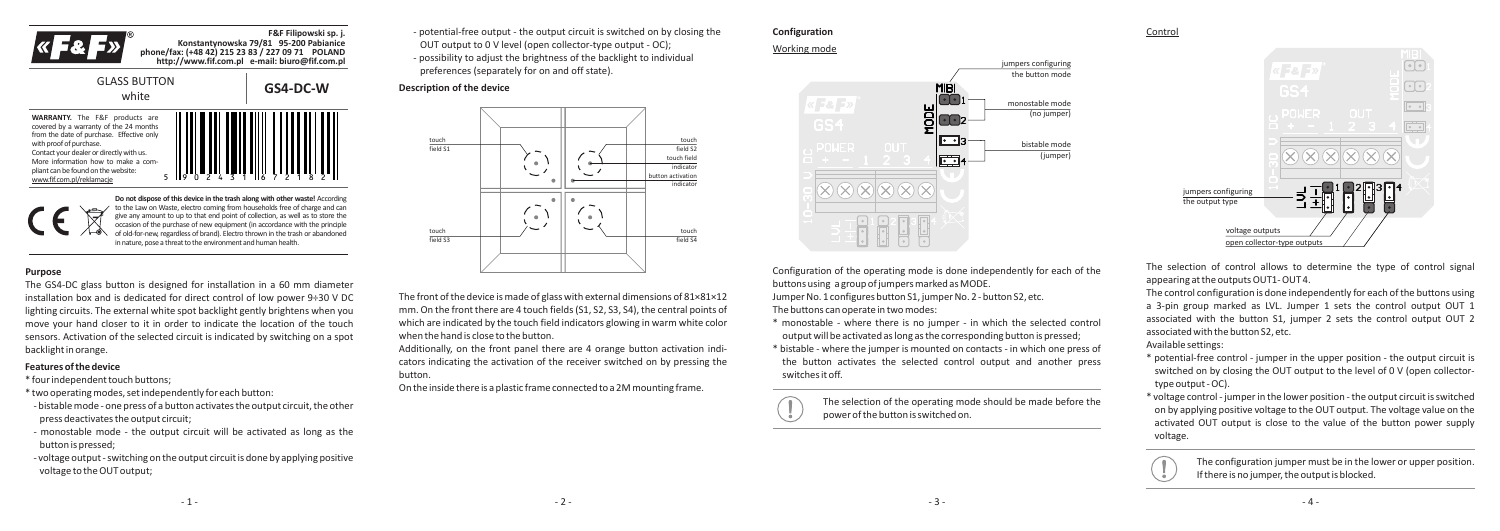## **Mounting**

- 1. After removing from the package, gently disconnect the 2M mounting frame from the button.
- 2) Mount the mounting frame inside the installation box and lead out the supply and control wires outside the box.
- 3) Connect the power supply and the control to the button in accordance with the selected control system. Examples of connecting diagrams are presented in the further part of the manual.
- 4) Press the button gently into the mounting frame. The button handles should effectively snap into the mounting holes provided for them in the mounting frame.
	- A practical example of how to install the GS4-DC button can be seen in the instructional video available at www.fif.com.pl on the product page.

#### **Connection**

The GS4-DC button is designed for low-voltage DC power supply and low-voltage home automation control. The power supply of the button with mains voltage or direct connection to highvoltage devices may damage the button and pose a risk to users.



In this case, it is recommended to use auxiliary relays (for example PP-1P 24 V or PP-2Z 24 V - an example diagram below).



## *Example 2*

GS4-DC button configured to operate in monostable mode with voltage output, used to control STR-4P roller blind controller.